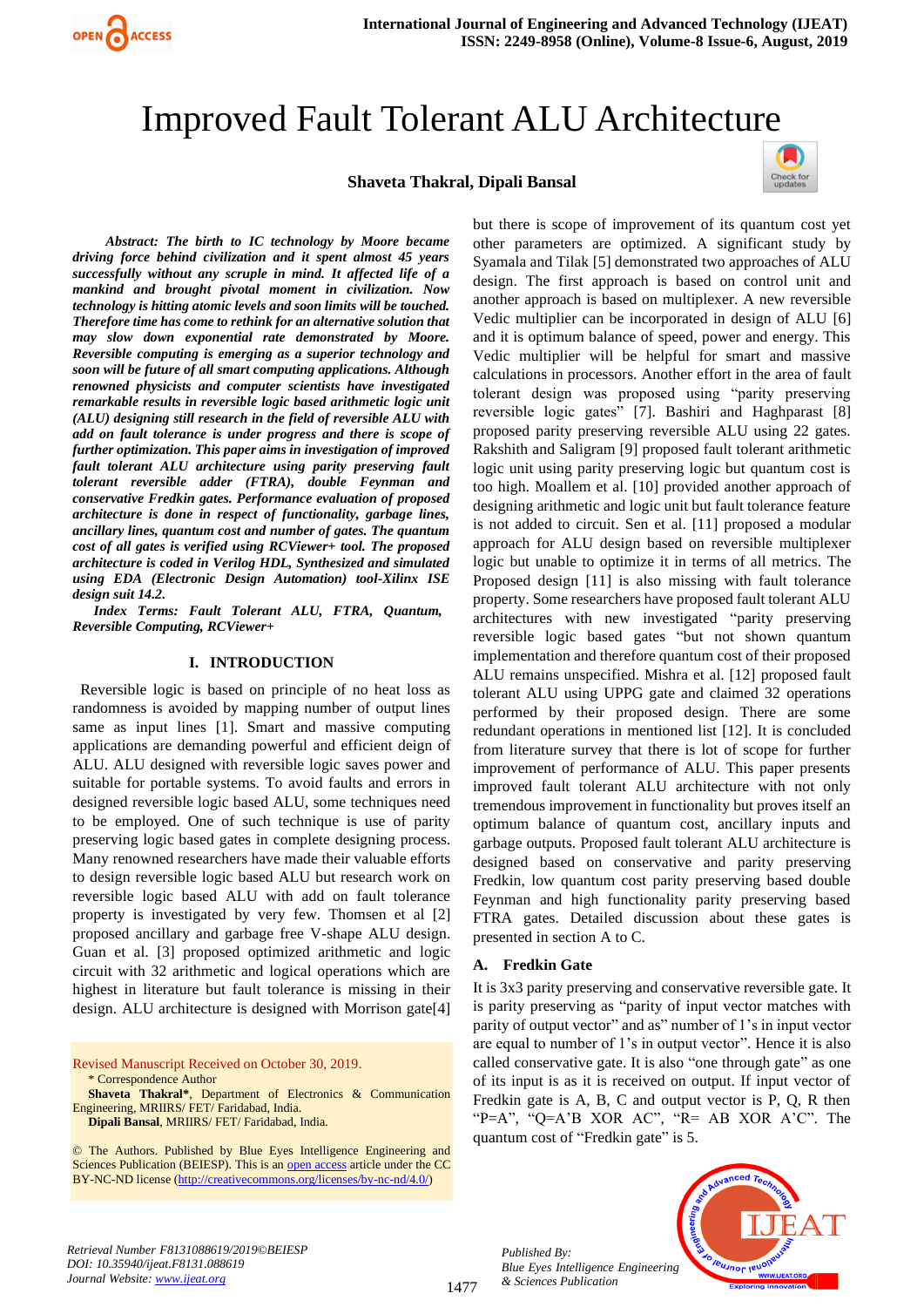It is used in designing of most of arithmetic and logic units as it standalone can act as AND gate, OR gate, NOT gate, XOR gate, XNOR gate and parity preserving multiplexer. It can also be utilized as parity preserving Toffoli structure when used along with F2G gate.

# **B. Double Feynman Gate (F2G/DFG)**

It is 3x3 "parity preserving" reversible logic gate but not "conservative". It is also "one through gate" as one of its inputs is as it is received on output. If input vector of Double Feynman gate is A, B, C and output vector is P, Q, R then "P=A", "Q=A XOR B", "R= A XOR C". The quantum cost of "Double Feynman gate" is 2. It is used in designing of most of arithmetic and logic units as it can duplicate signal or invert signal or pass 0 or 1 as per logic requirement. It can also be utilized as parity preserving toffoli structure when used along with Fredkin gate.

#### **C. FTRA Gate**

It is 5x5 reversible logic gate .If input vector of FTRA gate is A, B, C, D, E and output vector is P, Q, R, S, T then "P=A", " $Q = B$ ", " $R = A XOR B XOR C XOR D$ ", " $S = (A XOR B) (C)$ XOR D) XOR (AB XOR D)", " $T = (A \ XOR B) (C \ XOR D)$ XOR (A'B XOR D) XOR E". The quantum cost of "FTRA gate" is 8. It can work as full adder as well as full subtractor along with performing other logical operations; proving it to be a universal logic gate.

Summary of "parity preserving logic gates" used in proposed fault tolerant ALU architecture is presented in Table I. "Parity preserving logic gates" are presented with their optimized quantum implementation. Quantum cost of all gates is verified using RCViewer+ tool. Methodology of proposed architecture is given in section II. Operations performed by proposed architecture are given in section III. Performance evaluation of proposed architecture with existing design is given in section IV followed by conclusion in section V.



Table- I: Summary of "Parity Preserving Gates"

#### **II. METHODOLOGY**

The proposed fault tolerant ALU architecture is designed using nine parity preserving logic based gates including 5 Fredkin, 2 double Feynman and 2 FTRA gates. FTRA gate 1

*Retrieval Number F8131088619/2019©BEIESP DOI: 10.35940/ijeat.F8131.088619 Journal Website[: www.ijeat.org](http://www.ijeat.org/)*

is intended to perform logical operations depending upon various combinations of S2, S1 and So. FTRA gate 1 with input- output (I/O) signals is shown in Fig. 1.



#### **Fig.1: FTRA Gate 1**

The various functions performed by "FTRA gate 1" are shown in Table II. FTRA gate performs various logical operations like "XOR", "XNOR", "AND", "NAND", "NOR", "OR", "comparison", " $(A+B')$ ", " $(A'+B)$ ", " $(A'B)$ " and "(AB')" on F1, F2 and F3 output lines.

Table- II: Functionality of FTRA Gate 1

| S2       | S1       | S0            | F1                               | F <sub>2</sub>                | F3                   |
|----------|----------|---------------|----------------------------------|-------------------------------|----------------------|
| $\theta$ | $\Omega$ | $\theta$      | " $(A^{\prime}B+A B^{\prime})$ " | "(AB )"                       | " $(A< B)$ "         |
| $\theta$ | $\Omega$ |               | " $(A^{\prime}B+A B^{\prime})$ " | " $(AB)$ "                    | " $(A+B')$ "         |
| $\Omega$ |          | 0             | " $(AB+A'B')$ "                  | " $(A'B)$ "                   | " $(A^{\prime}+B)$ " |
| $\theta$ |          |               | " $(AB+A'B')$ "                  | " $(A'B')$ "                  | " $(A>B)$ "          |
|          | 0        | $\mathcal{O}$ | " $(A=B)$ "                      | " $(A+B)$ "                   | " $(AB')$ "          |
|          |          |               | " $(A'B+AB')$ "                  | " $(A^{\prime}+B^{\prime})$ " | " $(A'B)$ "          |

Fredkin gate 1 is acting as multiplexer. Fredkin gate 1 with I/O signals is shown in Fig. 2. S3, F1 and F2 are three inputs and F4 is desired output. G1 and G2 are garbage output lines.



#### **Fig.2: Fredkin Gate 1**

The functionality of Fredkin gate 1as multiplexer is shown in Table III. It selects F1 or F2 depending upon S3. If S3 is 0, then F1 is selected; otherwise F2 is selected.

Table- III: Functionality of Fredkin Gate 1

| S3 | F4 |
|----|----|
|    | F1 |
|    | F2 |

Fredkin gate 2 is acting as multiplexer. S4, F4 and F3 are inputs and T3 is desired output. G3 and G4 are garbage output lines. Fredkin gate 2 with I/O signals is shown in Fig.

3.

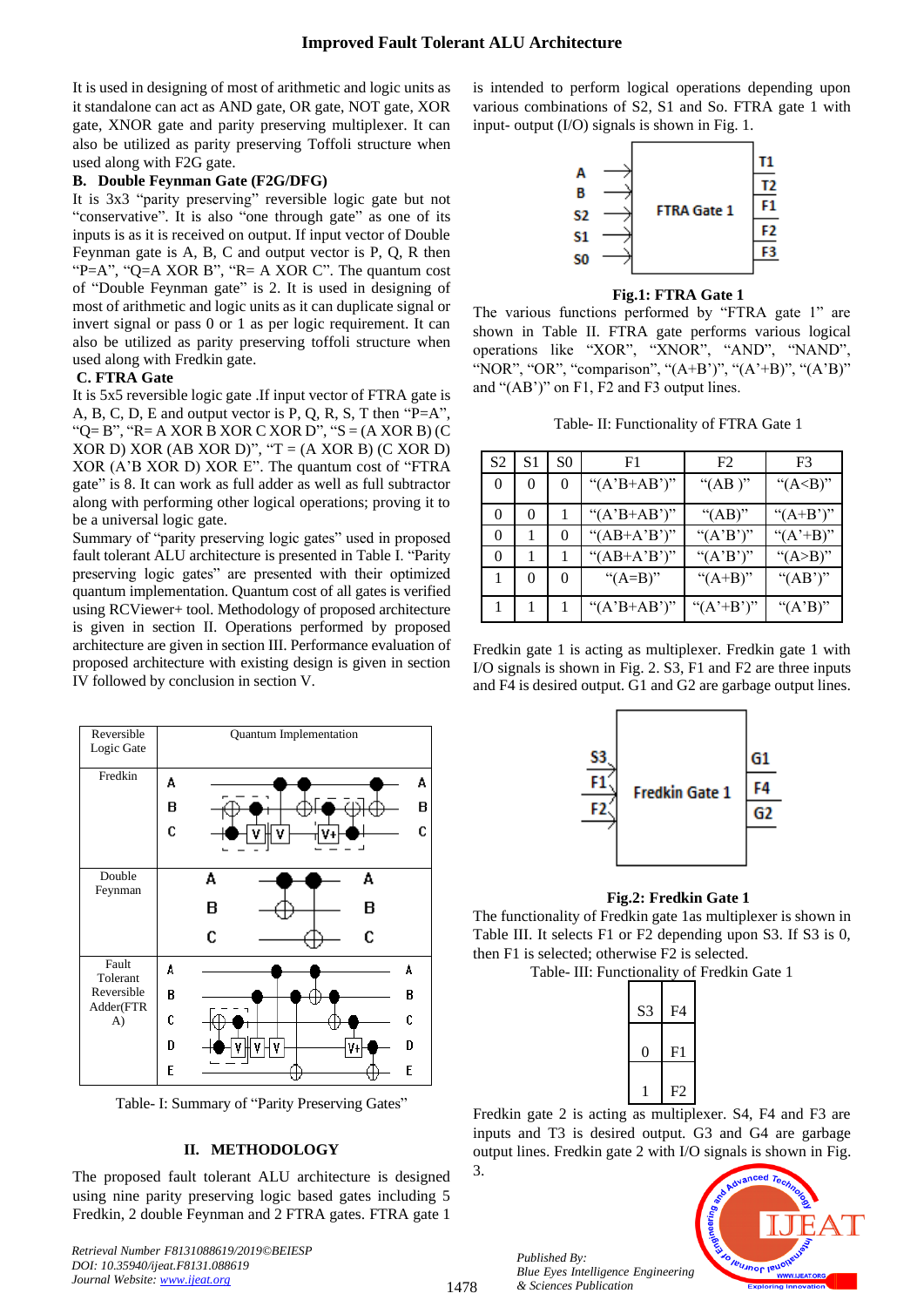



**Fig. 3: Fredkin Gate 2** 

The functionality of Fredkin gate 2 is shown in Table IV. It selects F4 or F3 depending upon S4. If S4 is 0, then F4 is selected; otherwise F3 is selected.

Table- IV: Functionality of Fredkin Gate 2



Double Feynman gate 1 is used to avoid fan out. Henceforth it duplicate signal T3 and provides duplicated signal on Func1 as well as T4 output line. Double Feynman gate with various I/O signals is shown in Fig.4.



**Fig. 4: Double Feynman Gate 1** 

The functionality of double Feynman gate 1 is shown in Table V. If S3S4 are "00", then F1 is passed on Func1 output line; else if S3S4 are "10", then F2 is passed on Func1 output line; else F3 is passed on Func1 output line.

Table- V: Functionality of Double Feynman Gate 1

| T <sub>3</sub> | Func1/T4       |
|----------------|----------------|
| F <sub>1</sub> | F1             |
| F2             | F <sub>2</sub> |
| F <sub>3</sub> | F3             |

Fredkin gate 3 is acting as swap gate. T4 and 0 are input lines and T5, T6 are desired output lines on which T4 and 0 can be swapped. G6 is garbage output line. Fredkin gate 3 with various I/O signals is shown in Fig. 5.



**Fig. 5: Fredkin Gate 3** 

The functionality of Fredkin gate 3 is shown in Table VI. It swaps T4 and 0 inputs signals on T5 and T6 output lines if "AS" is 1; otherwise T4 signal is passed on T5 output line and 0 is passed on T6 output line.

Table- VI: Functionality of Fredkin Gate 3

| AS | T5             | T <sub>6</sub> |
|----|----------------|----------------|
| 0  | T <sub>4</sub> | 0              |
|    | 0              | T <sub>4</sub> |

Double Feynman gate 2 is acting as copying gate if S5 is 0; otherwise it inverts signal T2. On T2 line, signal B is received from FTRA gate 1.T7 is desired output line. G7 and G8 are garbage output lines. Double Feynman gate2 with various I/O signals is shown in Fig.6.



**Fig. 6: Double Feynman Gate 2** 

The functionality of double Feynman gate 2 is shown in Table VII. Therefore B is received on T7 output line if S5 is 0; otherwise B' is received if S5 is 1.

Table- VII: Functionality of Double Feynman Gate 2

| S <sub>5</sub> | Т7 |
|----------------|----|
| O)             | B  |
|                | B, |

Fredkin gate 4 is acting as multiplexer. S6 is select line. 0 and T7 are input lines and T8 is desired output line. Fredkin gate 4 with I/O signals is shown in Fig. 7.



*Retrieval Number F8131088619/2019©BEIESP DOI: 10.35940/ijeat.F8131.088619 Journal Website[: www.ijeat.org](http://www.ijeat.org/)*

*Published By:*

*& Sciences Publication*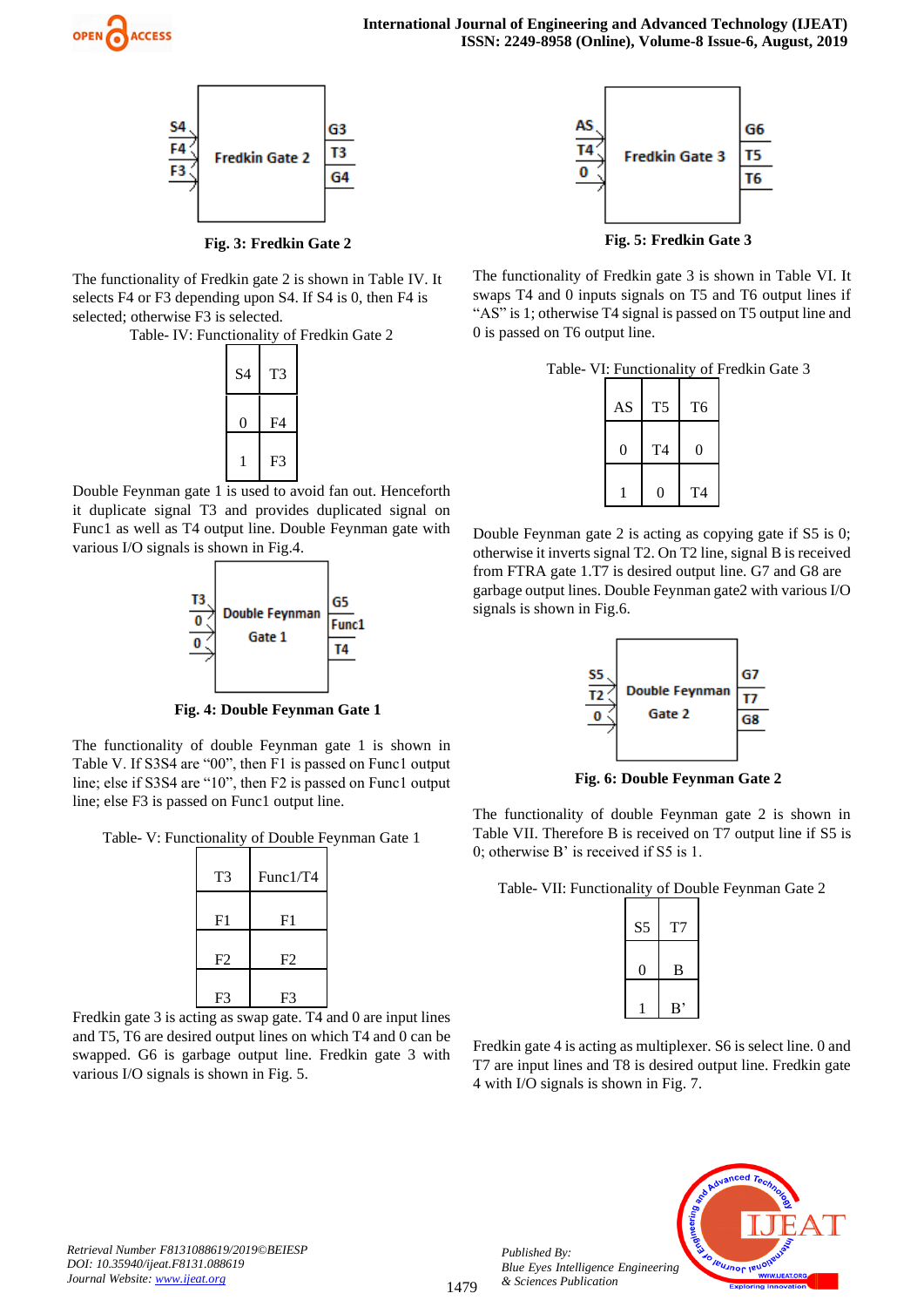

**Fig.7: Fredkin Gate 4** 

The functionality of Fredkin gate 4 is shown in Table VIII. It selects 0 or T7 depending upon S6. If S6 is 0, then 0 is selected; otherwise T7 is selected.

Table- VIII: Functionality of Fredkin Gate 4



FTRA gate 2 is dedicated to perform arithmetic operations related to addition and subtraction. Adder is most important block of arithmetic and logic unit. Adder can be used to perform addition, subtraction, multiplication as well as division. T1, T8, T5, T6 and 0 are input lines on which operands are provided and Func2 is desired output line. Cout and Bout are output carry after addition and output borrow after subtraction respectively. FTRA gate with I/O signals is shown in Fig.8.



#### **Fig. 8: FTRA Gate 2**

The functionality of FTRA gate 2 is shown in Table IX. FTRA gate is acting as adder, when T6 is 0 and two operands are provided on T1 and T8 input lines and carry is provided on T5 input line. Same FTRA gate is acting as subtractor, when T5 is 0 and two operands are provided on T1 and T8 input lines and borrow is provided on T6 input line.

| T1 | T <sub>8</sub> | T <sub>5</sub> | T <sub>6</sub> | Func2                  | Cout/Bout |
|----|----------------|----------------|----------------|------------------------|-----------|
| А  | B              | Cin            |                | A plus B plus Cin      | Cout      |
| A  | B              |                | Bin            | A minus B minus<br>Rin | Bout      |

Fredkin gate 5 is acting as multiplexer. AL is selection line. Func1 and Func2 are input lines and Func is desired output line. G13 and G14 are garbage output lines. Fredkin gate 5 with I/O signals is shown in Fig.9.



**Fig. 9: Fredkin Gate 5** 

It selects Func1 or Func2 depending upon AL. If AL is 0, then Func1 is selected; otherwise Func2 is selected. The functionality of Fredkin gate 5 is shown in Table X.

Table- X: Functionality of Fredkin Gate 5

| AL | Func              |
|----|-------------------|
|    | Func1             |
|    | Func <sub>2</sub> |

Proposed architecture is shown in Fig.10. Complete architecture is divided into two sections; dedicated logical block and dedicated arithmetic block. One FTRA gate (FTRA1) is dedicated to perform logical operations and another (FTRA2) is dedicated to perform arithmetic operations. Three Fredkin gates (FR1,FR2 and FR5) are acting as multiplexers and one Fredkin gate (FR3) is acting as swap gate depending upon AS signal so that if AS=0, then addition is performed and else subtraction is performed. Fredkin gate (FR4) along with double Feynman gate (DFG2) is passing B or B' or 0 depending upon S5 and S6 lines to FTRA2 gate. Double Feynman gate (DFG1) is duplicating functions performed by dedicated logical block to avoid fan out problem. Fredkin gate (FR5) is acting as multiplexer and generating desired operation depending upon AL signal (If AL=0; then logical otherwise arithmetic operations). Designed ALU proves itself to be reversible as it takes 17 input lines including 2 operand bits (A, B), 7 selection lines (S0-S6), 2 control lines (AS, AL) and six constant lines. Circuit produces 17 output lines including 14 garbage lines, one desired function line (Func), Carryout (Cout) and Borrow out (Bout) line.



*Published By:*

*& Sciences Publication*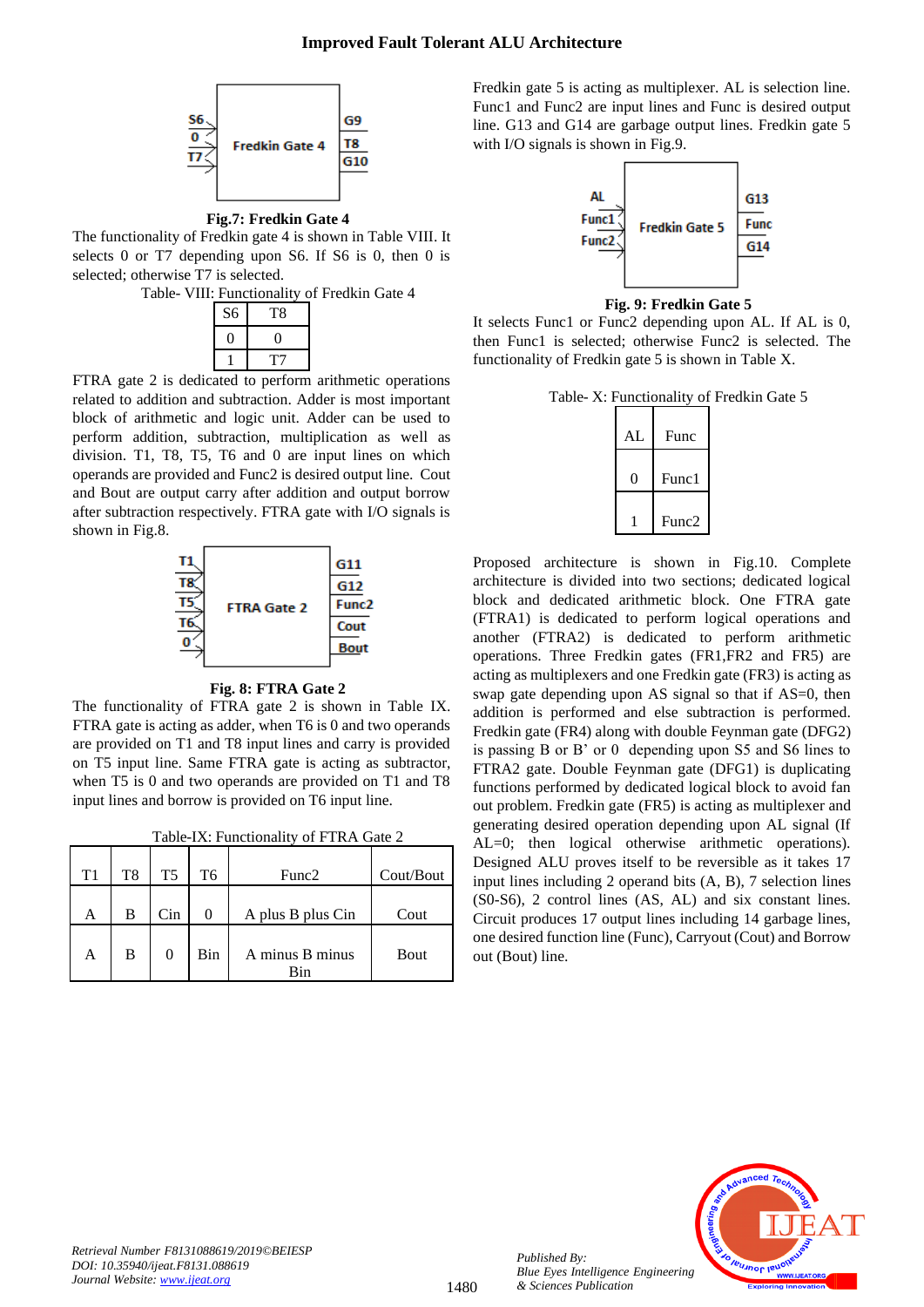



**Fig. 10: Parity Preserving Logic Based ALU Design**

# **III. OPERATIONS PERFORMED BY PROPOSED DESIGN**

Operations performed by proposed ALU design are given in section A to G covering 73 operations including 13 logical and 60 arithmetic operations.

# **A. Logical Operations**

Proposed ALU design performs 13 logical operations including bitwise and comparison related as shown in Table XI. For dedicated logical operations, AL=0 indicating logical operations are being performed. AS, S6 and S5 lines are put either 0 or 1. The 'X' indicated don't care means either 0 or 1 can be assigned to it.

| Table- XI: Logical Operations |                |                |                |          |                          |  |  |  |
|-------------------------------|----------------|----------------|----------------|----------|--------------------------|--|--|--|
| S <sub>4</sub>                | S <sub>3</sub> | S <sub>2</sub> | S <sub>1</sub> | So       | Func                     |  |  |  |
| $\theta$                      | 0              | $\theta$       | $\theta$       |          | " $(A XOR B)$ "          |  |  |  |
| 0                             | 1              | $\theta$       | 0              | 1        | " $(A AND B)$ "          |  |  |  |
| 1                             | X              | $\theta$       | $\theta$       | 1        | " $(A + B)$ "            |  |  |  |
| 0                             | 0              | 0              |                | 0        | " $(A \nXNOR B)$ "       |  |  |  |
| $\theta$                      | 1              | $\theta$       | 1              | $\theta$ | " $(A \text{ NOR } B)$ " |  |  |  |
| 1                             | X              | $\theta$       | 1              | 0        | " $(A^{\prime}+B)$ "     |  |  |  |
| $\theta$                      | 1              | 1              | $\theta$       | $\theta$ | " $(A \tOR B)$ "         |  |  |  |
| 1                             | X              |                | 0              | 0        | " $(AB')$ "              |  |  |  |
| $\theta$                      | 1              | 1              | 1              | 1        | " $(A NAND B)$ "         |  |  |  |
| 1                             | X              | 1              | 1              | 1        | " $(A'B)$ "              |  |  |  |
| 1                             | X              | 0              | 1              | 1        | " $(A>B)$ "              |  |  |  |
| $\theta$                      | 0              | 1              | $\theta$       | 0        | " $(A = B)$ "            |  |  |  |
| 1                             | X              | $\theta$       | $\theta$       | 0        | " $(A< B)$ "             |  |  |  |

# **B. Arithmetic Operations (Set-1)**

Proposed ALU design performs 10 arithmetic operations in set-1 as shown in Table XII. For dedicated arithmetic operations in set-1, AL=1 indicating arithmetic operations are being performed;  $AS = 0$  indicating arithmetic operations are related to addition; S6 line is put to either 0 or 1and S5 line is put to 0.

#### **Table- XII: Arithmetic Operations (Set-1)**  $S4$   $S3$   $S2$   $S1$   $S0$   $Func$

*Retrieval Number F8131088619/2019©BEIESP DOI: 10.35940/ijeat.F8131.088619 Journal Website[: www.ijeat.org](http://www.ijeat.org/)*

| 0 | 0 |   | 0 |          | $(A)$ plus $(A'B+AB')$      |
|---|---|---|---|----------|-----------------------------|
| 0 |   | 0 | 0 |          | $(A)$ plus $AB$             |
|   | X | 0 | 0 |          | $(A)$ plus $(A+B')$         |
| 0 | 0 | 0 |   | 0        | $(A)$ plus $(AB+A'B')$      |
| 0 |   | 0 |   | $\theta$ | $(A)$ plus $(A+B)'$         |
|   | X | 0 |   | 0        | $(A)$ plus $(A^{\prime}+B)$ |
| 0 |   |   | 0 | 0        | $(A)$ plus $(A+B)$          |
|   | X |   | 0 | 0        | $(A)$ plus $(AB')$          |
| 0 |   |   |   |          | $(A)$ plus $(AB)'$          |
|   | X |   |   |          | $(A)$ plus $(A'B)$          |

#### **C.****Arithmetic Operations (Set-2)**

 Proposed ALU design performs 10 arithmetic operations in set-2 as shown in Table XIII. For dedicated arithmetic operations in set-2, AL=1 indicating arithmetic operations are being performed;  $AS = 0$  indicating arithmetic operations are related to addition; S6 line is put to 1and S5 line is put to 0.

|                | Table-XIII: Arithmetic Operations (Set-2) |                |                |                |                                                 |  |  |  |
|----------------|-------------------------------------------|----------------|----------------|----------------|-------------------------------------------------|--|--|--|
| S <sub>4</sub> | S <sub>3</sub>                            | S <sub>2</sub> | S <sub>1</sub> | S <sub>0</sub> | Func                                            |  |  |  |
| $\theta$       | $\Omega$                                  | 0              | 0              |                | $(A)$ plus $(B)$ plus $(A XOR B)$               |  |  |  |
| $\Omega$       |                                           | 0              | 0              |                | $(A)$ plus $(B)$ plus $(AB)$                    |  |  |  |
| 1              | X                                         | 0              | $\Omega$       |                | $(A)$ plus $(B)$ plus $(A'B)'$                  |  |  |  |
| $\theta$       | $\Omega$                                  | 0              |                | $\theta$       | $(A)$ plus $(B)$ plus $(A$ XNOR $B)$            |  |  |  |
| $\theta$       |                                           | 0              |                | $\Omega$       | $(A)$ plus $(B)$ plus $(A'B')$                  |  |  |  |
|                | X                                         | 0              |                | $\theta$       | $(A)$ plus $(B)$ plus $(AB')'$                  |  |  |  |
| $\theta$       |                                           |                | $\Omega$       | $\theta$       | $(A)$ plus $(B)$ plus $(A+B)$                   |  |  |  |
| 1              | X                                         |                | $\Omega$       | $\theta$       | $(A)$ plus $(B)$ plus $(A^*+B)$                 |  |  |  |
| $\theta$       |                                           |                |                |                | $(A)$ plus $(B)$ plus $(A^{\prime}+B^{\prime})$ |  |  |  |
|                | X                                         |                |                |                | $(A)$ plus $(B)$ plus $(A+B')'$                 |  |  |  |

#### **D.****Arithmetic operations (set-3)**

Proposed ALU design performs 10 arithmetic operations in set-3 as shown in Table XIV. For dedicated arithmetic operations in set-3, AL=1 indicating arithmetic operations are being performed; AS =0 indicating arithmetic operations are related to addition; S6 and S5 lines are put to 1.

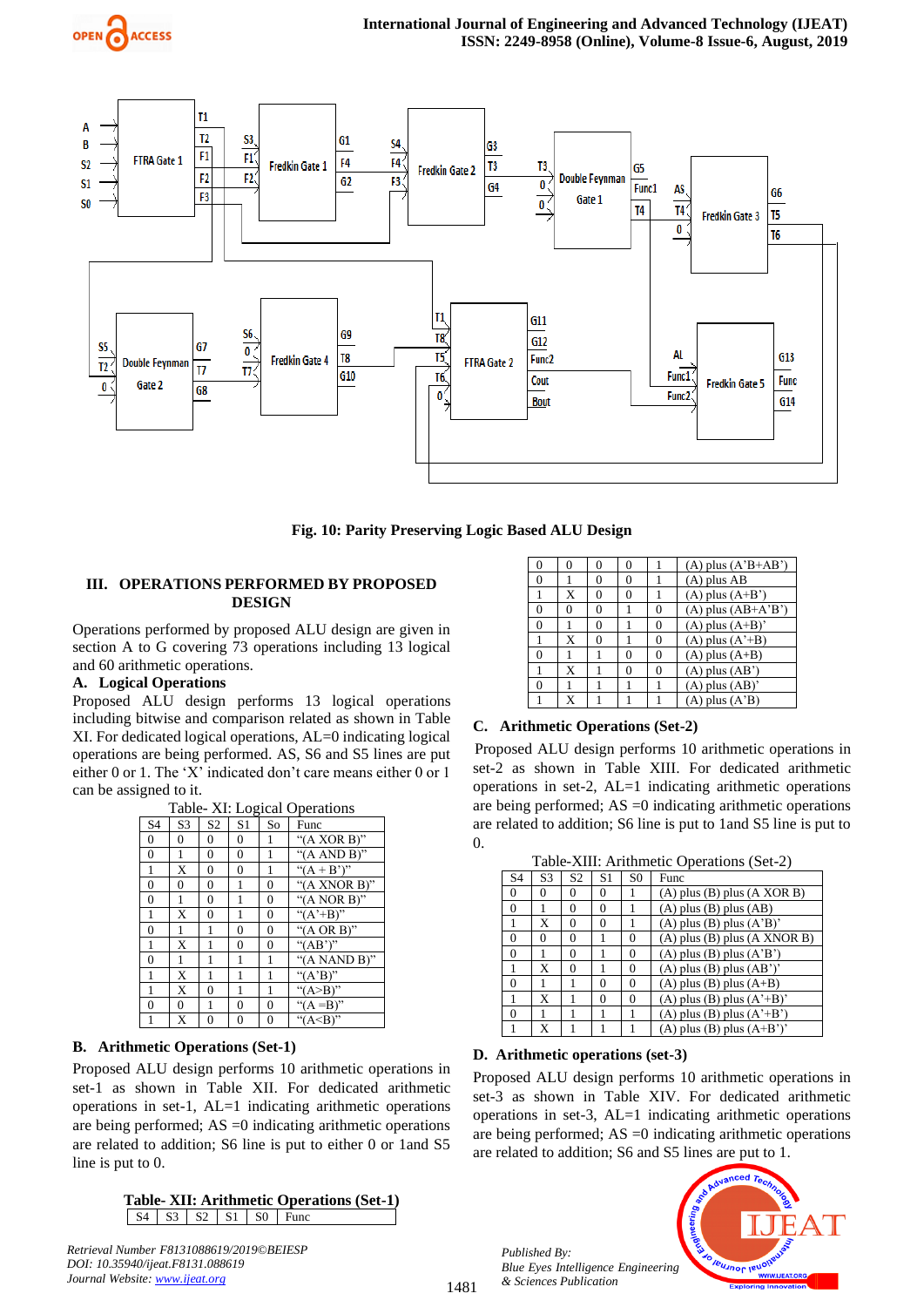**Table- XIV: Arithmetic Operations (Set-3)**

| S <sub>4</sub> | S <sub>3</sub> | S <sub>2</sub> | S1       | S <sub>0</sub> | Func                                        |
|----------------|----------------|----------------|----------|----------------|---------------------------------------------|
| $\Omega$       | 0              | 0              | $\Omega$ |                | $(A)$ plus $(B')$ plus $(AB+A'B')'$         |
| 0              |                | 0              | 0        |                | $(A)$ plus $(B')$ plus $(AB)$               |
|                | X              | 0              | $\theta$ |                | $(A)$ plus $(B')$ plus $(A \text{ OR } B')$ |
| $\theta$       | 0              | 0              |          | 0              | (A) plus (B') plus $(A'B + AB')'$           |
| $\theta$       |                | 0              |          | 0              | $(A)$ plus $(B')$ plus $(A$ NOR $B)$        |
|                | X              | 0              |          | $\theta$       | $(A)$ plus $(B')$ plus $(A'+B)$             |
| $\Omega$       |                |                | 0        | $\Omega$       | $(A)$ plus $(B')$ plus $(A \t{OR } B)$      |
|                | X              |                | $\Omega$ | $\Omega$       | $(A)$ plus $(B')$ plus $(AB')$              |
| $\theta$       |                |                |          |                | $(A)$ plus $(B')$ plus $(A$ NAND B)         |
|                | X              |                |          |                | $(A)$ plus $(B')$ plus $(A'B)$              |

### **Arithmetic Operations (Set-4)**

Proposed ALU design performs 10 arithmetic operations in set-4. As shown in Table XV. For Dedicated arithmetic operations in set-4, AL=1 indicating arithmetic operations are being performed;  $AS =1$  indicating arithmetic operations are related to subtraction; S6 line is put to either 0 or 1and S5 line is put to 0.

| Table- XV: Arithmetic Operations (Set-4) |                |                |                |                |                                            |  |
|------------------------------------------|----------------|----------------|----------------|----------------|--------------------------------------------|--|
| S <sub>4</sub>                           | S <sub>3</sub> | S <sub>2</sub> | S <sub>1</sub> | S <sub>0</sub> | Func                                       |  |
| $\mathbf{0}$                             | 0              | 0              | 0              |                | $(A)$ minus $(A^{\dagger}B+A B^{\dagger})$ |  |
| $\Omega$                                 |                | $\Omega$       | 0              |                | $(A)$ minus $(AB)$                         |  |
| 1                                        | X              | 0              | 0              |                | $(A)$ minus $(A+B')$                       |  |
| $\mathbf{0}$                             | $\Omega$       | 0              |                | $\theta$       | $(A)$ minus $(AB+A'B')$                    |  |
| $\theta$                                 |                | 0              |                | 0              | $(A)$ minus $(A+B)$ '                      |  |
| 1                                        | X              | 0              |                | 0              | $(A)$ minus $(A^*+B)$                      |  |
| $\theta$                                 |                |                | 0              | 0              | $(A)$ minus $(A+B)$                        |  |
|                                          | X              |                | 0              | 0              | $(A)$ minus $(AB')$                        |  |
| $\theta$                                 |                |                |                |                | $(A)$ minus $(AB)'$                        |  |
| 1                                        |                |                |                |                | $(A)$ minus $(A'B)$                        |  |

#### **Arithmetic operations (set-5)**

Proposed ALU design performs 10 arithmetic operations in set-5. The different arithmetic operations performed by proposed design are shown in Table XVI. For Dedicated arithmetic operations in set-5, AL=1 indicating arithmetic operations are being performed; AS =1 indicating arithmetic operations are related to subtraction; S6 line is put to 1 and S5 line is put to 0.

| S <sub>4</sub> | S <sub>3</sub> | S <sub>2</sub> | S <sub>1</sub> | S <sub>0</sub> | Func                                                |  |
|----------------|----------------|----------------|----------------|----------------|-----------------------------------------------------|--|
| $\mathbf{0}$   | $\Omega$       | $\Omega$       | $\Omega$       | 1              | $(A)$ minus $(B)$ minus $(A B+A'B'')'$              |  |
| $\mathbf{0}$   | 1              | $\Omega$       | $\theta$       | 1              | $(A)$ minus $(B)$ minus $(AB)$                      |  |
| 1              | X              | $\Omega$       | $\Omega$       | 1              | $(A)$ minus $(B)$ minus $(A'B)$                     |  |
| $\mathbf{0}$   | $\Omega$       | $\Omega$       | 1              | $\Omega$       | $(A)$ minus $(B)$ minus $(A3B+AB')$                 |  |
| $\mathbf{0}$   | 1              | $\theta$       | 1              | $\mathbf{0}$   | $(A)$ minus $(B)$ minus $(A'B')$                    |  |
| 1              | X              | $\Omega$       |                | $\Omega$       | $(A)$ minus $(B)$ minus $(AB')'$                    |  |
| $\mathbf{0}$   | 1              | 1              | $\theta$       | $\Omega$       | $(A)$ minus $(B)$ minus $(A+B)$                     |  |
| 1              | X              | 1              | $\theta$       | $\mathbf{0}$   | $(A)$ minus $(B)$ minus $(A^*+B)$                   |  |
| $\overline{0}$ | 1              | 1              | 1              | 1              | $(A)$ minus $(B)$ minus $(A^{\dagger}+B^{\dagger})$ |  |
| 1              | X              |                |                |                | $(A)$ minus $(B)$ minus $(A+B')'$                   |  |

Table-XVI: Arithmetic Operations (Set- 5)

# **G. Arithmetic operations (set-6)**

Proposed ALU design performs 10 arithmetic operations in set -6. The different arithmetic operations performed by proposed design are shown in Table XVII. For Dedicated arithmetic operations in set-6, AL=1 indicating arithmetic operations are being performed; AS =1 indicating subtraction; S6 and S5 lines are put to 1.

| Table-XVII: Arithmetic Operations (Set- 6) |  |  |  |
|--------------------------------------------|--|--|--|
|--------------------------------------------|--|--|--|

| S <sub>4</sub> | S <sub>3</sub> | S <sub>2</sub> | S <sub>1</sub> | S <sub>0</sub> | Func                                          |  |
|----------------|----------------|----------------|----------------|----------------|-----------------------------------------------|--|
| $\mathbf{0}$   | $\Omega$       | $\Omega$       | $\Omega$       | 1              | $(A)$ minus $(B')$ minus $(A XOR B)$          |  |
| $\Omega$       | 1              | $\Omega$       | $\Omega$       | 1              | $(A)$ minus $(B')$ minus $(A \text{ AND } B)$ |  |
| 1              | X              | $\Omega$       | $\Omega$       | 1              | $(A)$ minus $(B')$ minus $(A \t{OR } B')$     |  |
| $\mathbf{0}$   | $\Omega$       | $\Omega$       | 1              | $\mathbf{0}$   | $(A)$ minus $(B')$ minus $(A$ XNORB)          |  |
| $\mathbf{0}$   | 1              | $\Omega$       | 1              | $\mathbf{0}$   | $(A)$ minus $(B')$ minus $(A$ NOR $B)$        |  |
| 1              | X              | $\Omega$       | 1              | $\mathbf{0}$   | (A) minus (B') minus $(A^2+B)$                |  |
| $\theta$       | 1              | 1              | $\Omega$       | $\mathbf{0}$   | $(A)$ minus $(B')$ minus $(A \t{OR } B)$      |  |
| 1              | X              | 1              | $\Omega$       | $\mathbf{0}$   | $(A)$ minus $(B')$ minus $(AB')$              |  |
| $\Omega$       | 1              | 1              | 1              | 1              | $(A)$ minus $(B')$ minus $(A$ NANDB)          |  |
| 1              | X              | 1              | 1              | 1              | $(A)$ minus $(B')$ minus $(A'B)$              |  |

# **IV. PERFORMANCE EVALUATION**

The performance evaluation of existing designs and proposed fault tolerant ALU architecture is done in terms of functionality, quantum cost, number of gates, garbage outputs and ancillary inputs. Highest number of operations reported in literature is 32 yet operations performed by proposed architecture are 73. The proposed circuit is designed with only nine gates yet minimum count reported in literature is 16[12]. Proposed ALU architecture took only six constant input lines yet minimum count reported in literature is 12[3]. Proposed circuit produces 14 garbage output lines yet minimum count reported in literature is 12[3]. The minimum quantum cost reported in literature is 70 [3] yet quantum cost of proposed fault tolerant ALU is 45. The simulation waveform for proposed ALU design is shown in Fig.11. The performance evaluation in terms of bar chart is given in Fig.12 for clear understanding and critical analysis.



*Retrieval Number F8131088619/2019©BEIESP DOI: 10.35940/ijeat.F8131.088619 Journal Website[: www.ijeat.org](http://www.ijeat.org/)*

*Published By:*

*& Sciences Publication*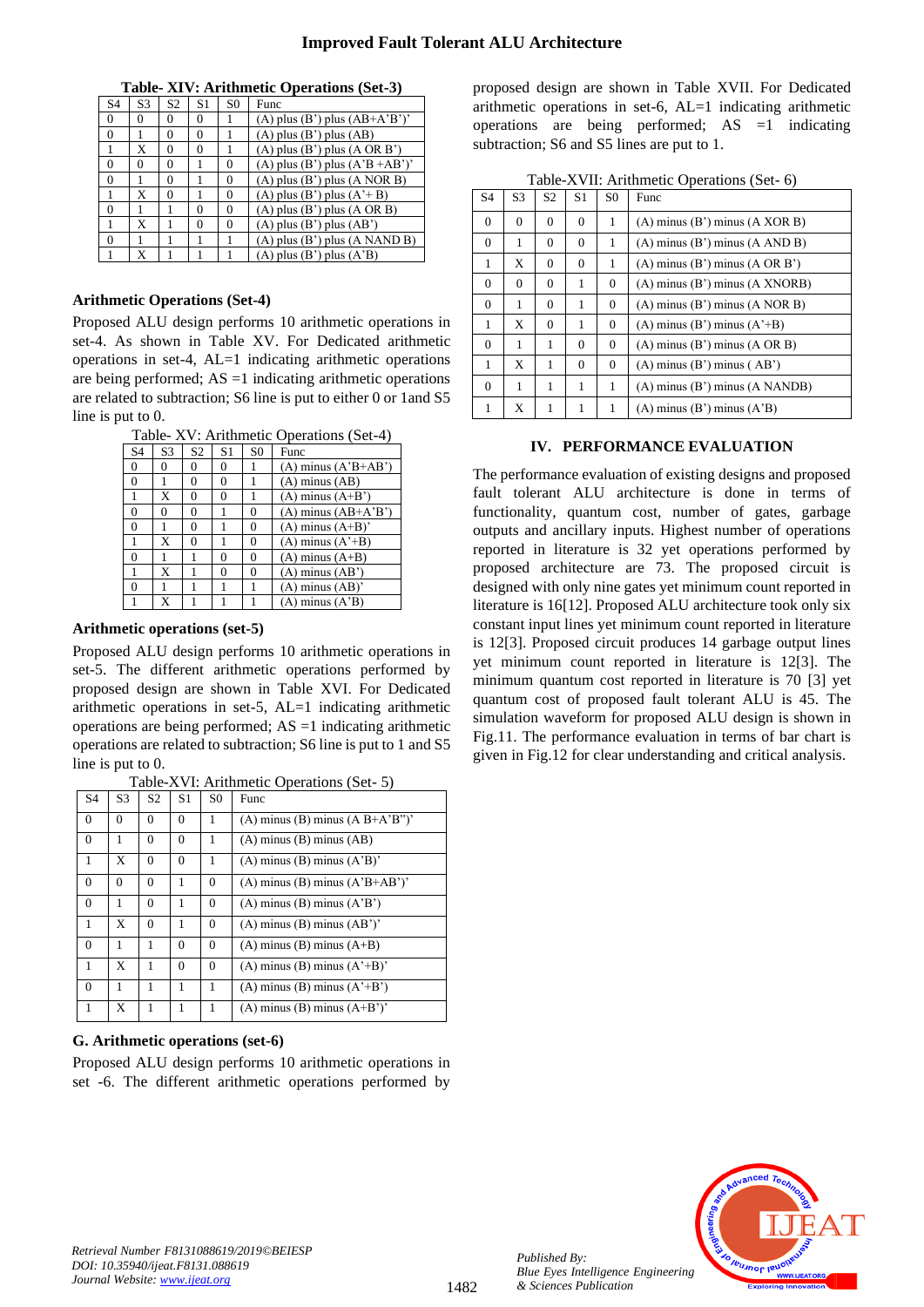



**Fig. 11: Simulation Waveform of Proposed Fault Tolerant ALU**

The proposed fault tolerant ALU design demonstrates 128% increase in functionality with 44% reduction in gates, 50% reduction in ancillary lines and 36 % reduction in quantum cost at the cost of 14% increase in garbage output lines as compare to other existing designs in literature. The Performance evaluation of designs under comparison is given in Table XVIII. The performance evaluation in terms of bar chart is given in Fig.12 for clear understanding and critical analysis.

| <b>ALU</b> Designs                     | Design<br>II <sub>3</sub> | Design<br>II[9] | Design<br>III[12] | Proposed<br>Architecture |
|----------------------------------------|---------------------------|-----------------|-------------------|--------------------------|
| No. of Gates                           | 24                        | 17              | 16                | 9                        |
| Ouantum<br>Cost                        | 70                        | 595             | 77                | 45                       |
| Arithmetic $\&$<br>Logic<br>operations | 32                        | 32              | 32                | 73                       |
| Garbage<br>outputs                     | 12                        | 37              | 25                | 14                       |
| Ancillary<br>Inputs                    | 12                        | 33              | 25                | 6                        |
| Fault<br>tolerance                     | N <sub>o</sub>            | Yes             | Yes               | Yes                      |



**Fig.12:** Performance Evaluation of Different ALU Designs

# Number of Gates Quantum Cost **V. CONCLUSION**

The proposed fault tolerant ALU architecture has two major arithmetic and logical calculations and proves significant advantages over existing designs. Firstly it produces more improvement in functionality. Secondly quantum cost of proposed circuit is least among all architectures. The proposed fault tolerant ALU design demonstrates 128% increase in functionality with 44% reduction in gates, 50% reduction in ancillary lines and 36 % reduction in quantum cost at the cost of 14% increase in garbage output lines as compare to existing fault tolerant ALU designs in literature.

*Published By: Blue Eyes Intelligence Engineering & Sciences Publication* 



*Retrieval Number F8131088619/2019©BEIESP DOI: 10.35940/ijeat.F8131.088619 Journal Website[: www.ijeat.org](http://www.ijeat.org/)*